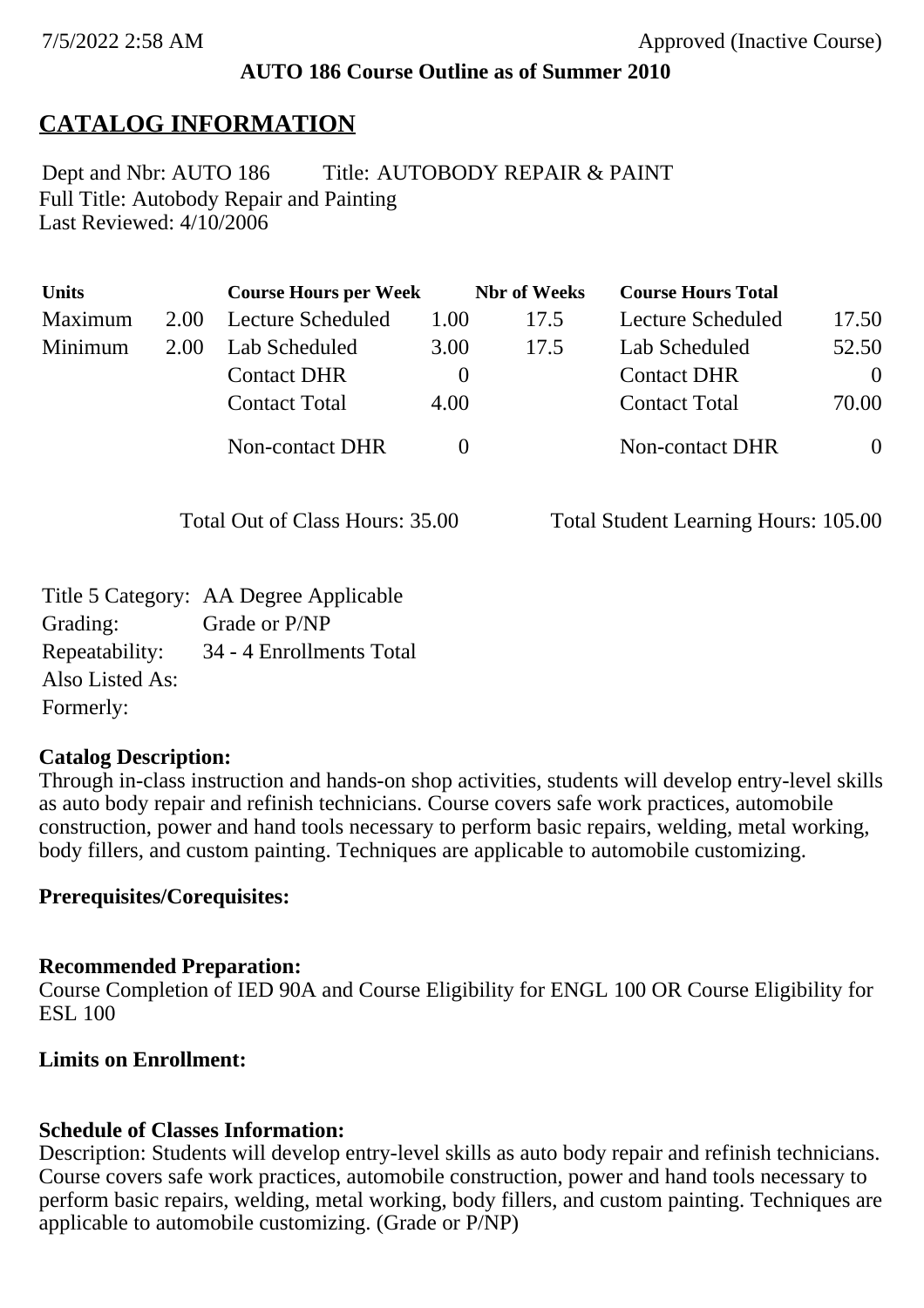Prerequisites/Corequisites: Recommended: Course Completion of IED 90A and Course Eligibility for ENGL 100 OR Course Eligibility for ESL 100 Limits on Enrollment: Transfer Credit: Repeatability: 4 Enrollments Total

## **ARTICULATION, MAJOR, and CERTIFICATION INFORMATION:**

| <b>AS Degree:</b><br><b>CSU GE:</b> | Area<br><b>Transfer Area</b> | Effective:<br>Effective: | Inactive:<br>Inactive: |
|-------------------------------------|------------------------------|--------------------------|------------------------|
| IGETC:                              | <b>Transfer Area</b>         | Effective:               | Inactive:              |
| <b>CSU Transfer:</b>                | Effective:                   | Inactive:                |                        |
| <b>UC</b> Transfer:                 | Effective:                   | Inactive:                |                        |

#### **CID:**

**Certificate/Major Applicable:** 

[Both Certificate and Major Applicable](SR_ClassCheck.aspx?CourseKey=AUTO186)

## **COURSE CONTENT**

#### **Outcomes and Objectives:**

Upon completion of this course, the student will be able to:

- 1. Practice personal safety in an auto body shop setting.
- 2. Use hand and power tools related to auto body and collision repair in a proper and safe manner.
- 3. Demonstrate skill in gas and MIG (metal inert gas) welding to repair and weld joints.
- 4. Describe and apply different metal straightening techniques.
- 5. Demonstrate skill in surface preparation techniques to prepare vehicles for painting.
- 6. Discuss and demonstrate masking techniques for custom painting.
- 7. Perform measurements and calculations preparatory to sketching a custom design.
- 8. Mix and apply undercoats and topcoats properly utilizing refinishing equipment.
- 9. Identify and use the proper nomenclature for auto body parts.
- 10. Conduct internet research and locate information for collision repair.
- 11. Repeating students:
	- a. complete increasingly complex auto body repairs
	- b. demonstrate enhanced skills and proficiencies in application of techniques

## **Topics and Scope:**

I. Elements involved in auto body repair and paint A. Necessity for collision repair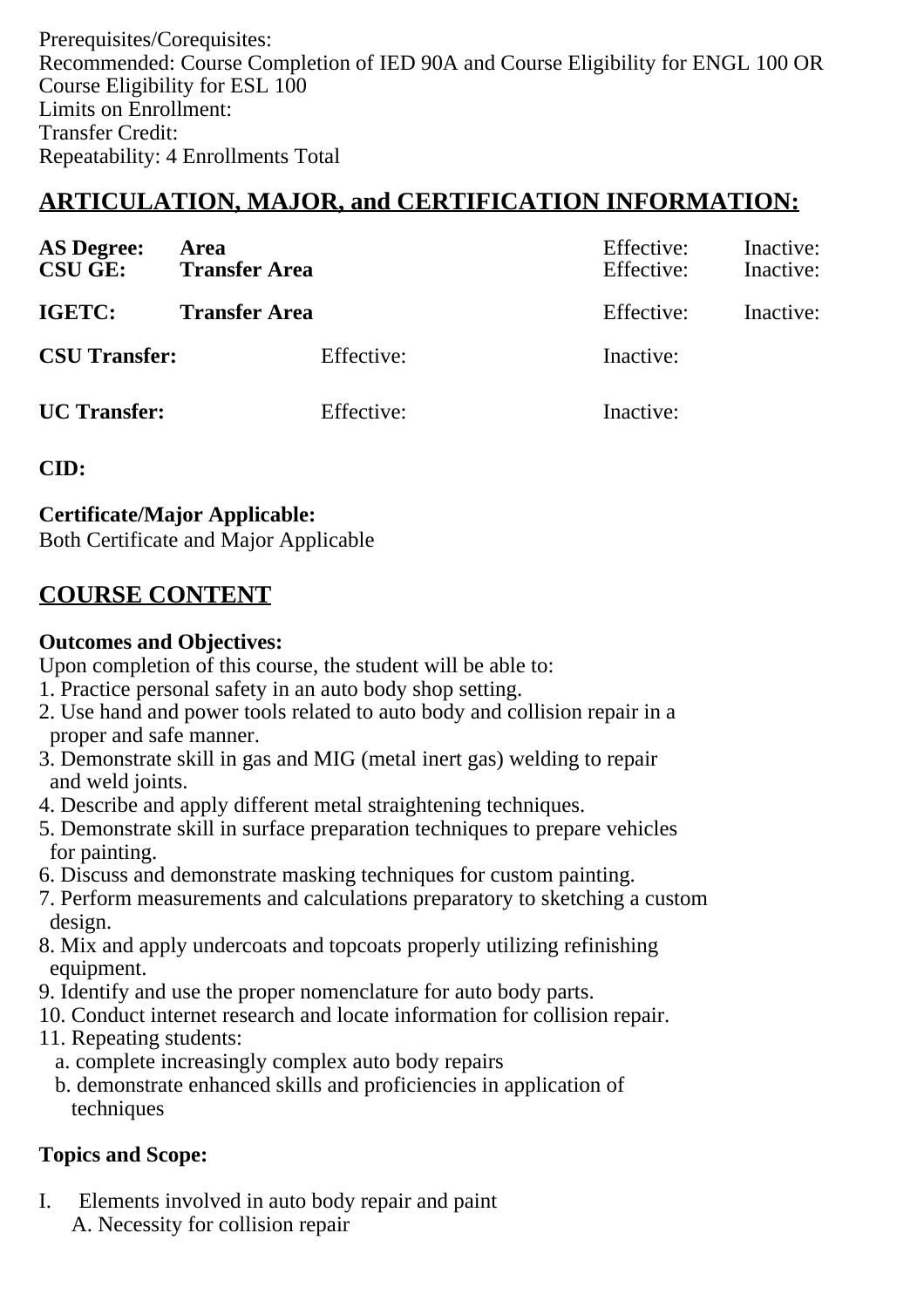- B. Body shop layout
- C. Auto body personnel and function in a body shop
- D. Writing a collision damage estimate
- II. Paint and body shop safety
	- A. Personal safety
		- 1. Respiration
		- 2. Safety glasses
		- 3. Welding helmet
	- B. Proper attire
	- C. Shop safety rules
	- D. Basic First Aid
	- C. Paint safety training
- III. General hand tools
	- A. Identification
	- B. Safe use of hand tools
- IV. Power Tools
	- A. Identification
	- B. Power tools and any other
- V. Introduction to welding and cutting
	- A. MIG (metal inert gas) welding
		- 1. Technique
		- 2. Types of welds
		- B. Gas welding
			- 1. Technique
			- 2. Types of welds
	- C. Plasma cutter
- VI. Metal working and metal straightening techniques
	- A. Rough out
	- B. Kinking
	- C. Cold shrinking
	- D. Heat shrinking
	- E. Finishing
- VII. Body fillers
	- A. Plastic
	- B. Fiberglass
	- C. Use and application
	- D. When to use waterproof fillers
- VIII. Surface preparation
	- A. Grit rating chart
	- B. Method of preparation for specific substrate
	- C. Metal conditioners and adhesion promoters
	- D. Solvent cleaners
- IX. Masking for custom painting
	- A. Types of masking tapes and proper use
		- 1. Fineline
		- 2. Dart
		- 3. Other
	- B. Types of masking paper and plastic sheeting
	- C. Masking techniques
		- 1. Back masking
		- 2. Reverse masking
- X. Math and measuring for sketching a design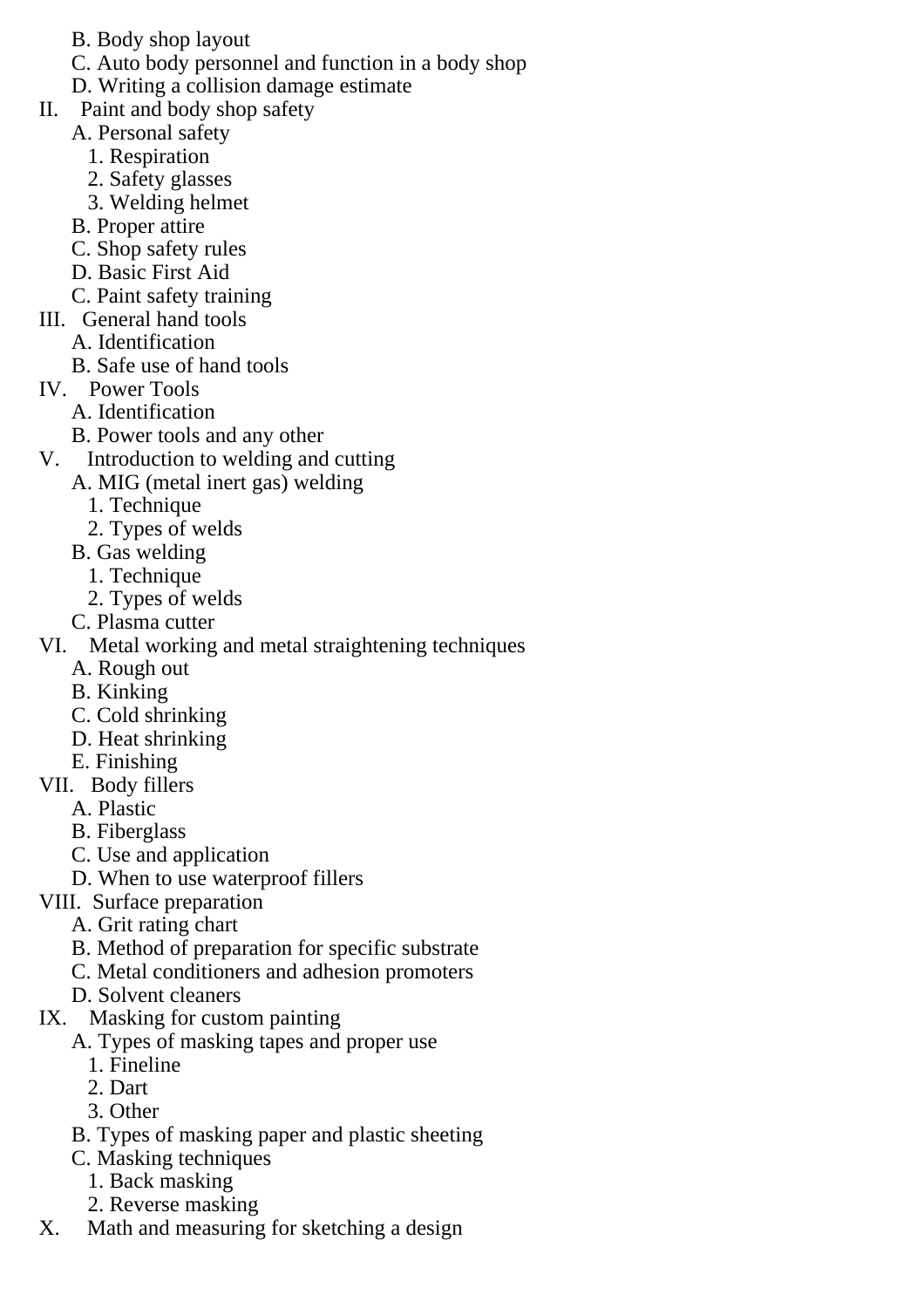- A. How to use a tape measure
- B. How ratios, percentages, and fractions relate to auto body repair
- C. Basic math review and exercises
- XI. Mixing and applying undercoats
	- A. Importance of undercoats
	- B. Proper undercoat for specific substrate
	- C. Mixing and application technique for undercoats
- XII. Mixing and applying topcoats
	- A. Purpose and characteristics of topcoats
	- B. Types of topcoats
		- 1. Singlestage
		- 2. Basecoat
		- 3. Clearcoat
		- 4. Multi-stage
	- C. Mixing and application and topcoats

#### XIII. Refinishing equipment

- A. Types of spray equipment
	- 1. Gravity
	- 2. Suction
	- 3. Pressure feed
- B. Spray gun components
- C. Spray techniques
- XIV. Auto Construction
	- A. Types of materials used in vehicle construction
	- B. Vehicle construction
		- 1. Body-over-frame
		- 2. Unibody
		- 3. Space frame
	- C. Autobody parts and proper nomenclature
- XV. Fasteners
	- A. How fasteners hold a vehicle together
	- B. Types of fasteners used in vehicle construction
	- C. Bolts terminology (bolt strengths or grades)
- XVI. Research for collision repair
	- A. Dealer sites
	- B. Insurance sites
	- C. Parts search
- XVII. With course repeat
	- A. Increasingly complex auto body repairs
	- B. Enhanced skills and proficiencies in application of techniques

#### **Assignment:**

- 1. Reading: 10-25 pages per week in assigned textbook(s).
- 2. Complete paint safety training (online) per instructor's direction.
- 3. Lab activities:
	- a. tool use and safety
	- b. basic welding
	- c. fender project
	- d. using heat to work metal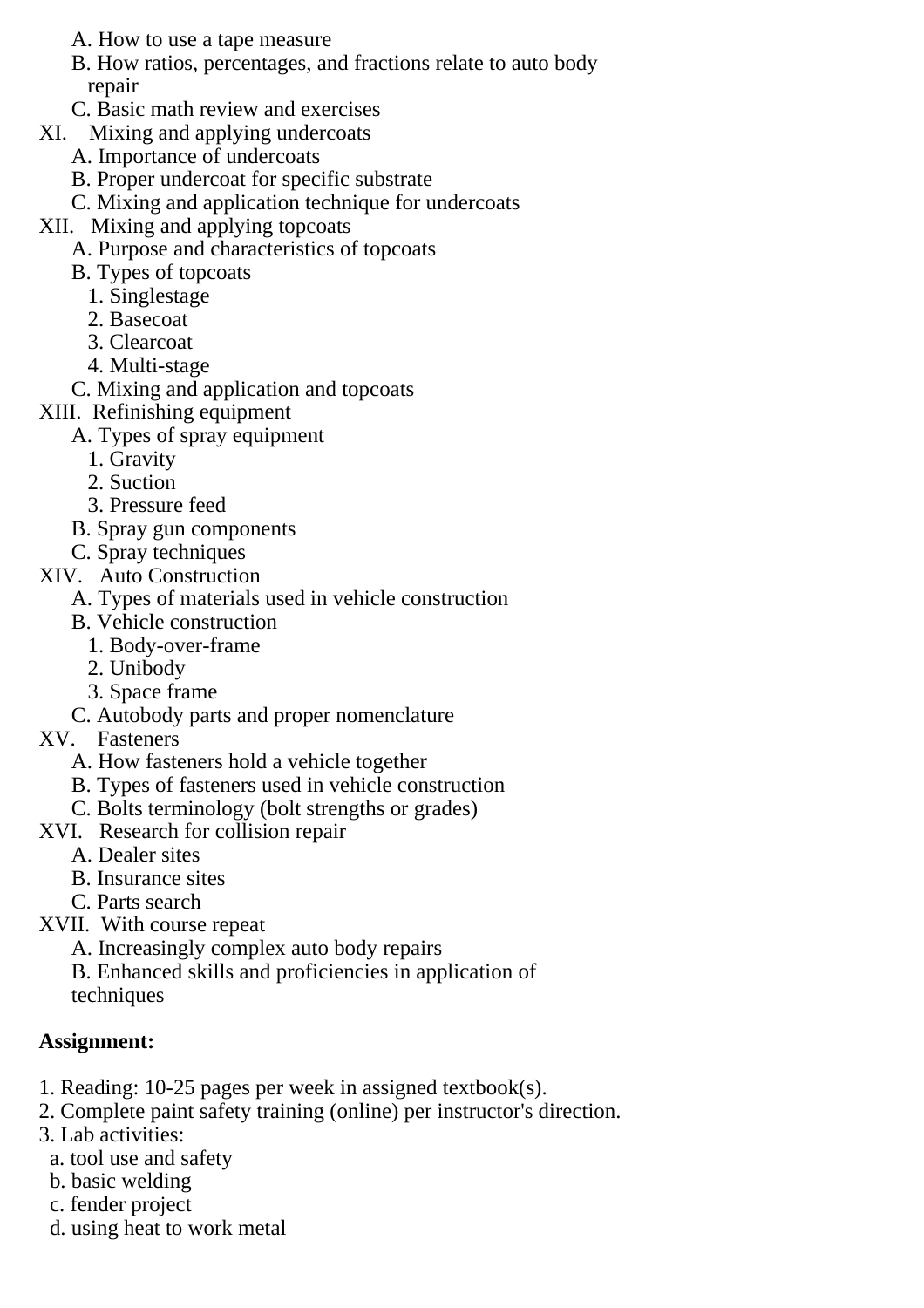- e. major auto body repairs
- f. minor auto body repairs
- g. auto body accessories and trim
- h. automotive painting
- i. group and individual projects
- 4. Problem solving:
- a. math calculations
- b. sketch for a custom design

5. Research readings and written presentation on selected topic (2-5 pages).

- 6. Quizzes (4-8); performance evaluation; final exam.
- 7. Repeating students:
- a. complete more complex repairs
- b. demonstrate, through performance exams and skill demonstrations, enhanced skills and proficiencies.

## **Methods of Evaluation/Basis of Grade:**

**Writing:** Assessment tools that demonstrate writing skills and/or require students to select, organize and explain ideas in writing.

Written presentation. Writing the set of the set of the set of the set of the set of the set of the set of the set of the set of the set of the set of the set of the set of the set of the set of the set of the set of the s

**Problem Solving:** Assessment tools, other than exams, that demonstrate competence in computational or noncomputational problem solving skills.

Math calculations; sketch for custom design.<br>
Problem solving<br>
10 - 20%

**Skill Demonstrations:** All skill-based and physical demonstrations used for assessment purposes including skill performance exams.

Performance exams, Lab activities.

**Exams:** All forms of formal testing, other than skill performance exams.

Multiple choice, True/false, Matching items, Completion, Short answer.

**Other:** Includes any assessment tools that do not logically fit into the above categories.

 $10 - 20\%$ 

10 - 20%

30 - 40%

Exams 30 - 40%

None Category Chern Category Chern Category Chern Category Chern Category Chern Category Chern Category Chern Category  $0 - 0\%$ 

#### **Representative Textbooks and Materials:**

Duffy, James. Motor Auto Body Repair, Third Edition. Delmar Publishing, 2005.

Collision Repair 2000, Units 1-4 and 5-8. I-CAR (Inter-Industry Conference